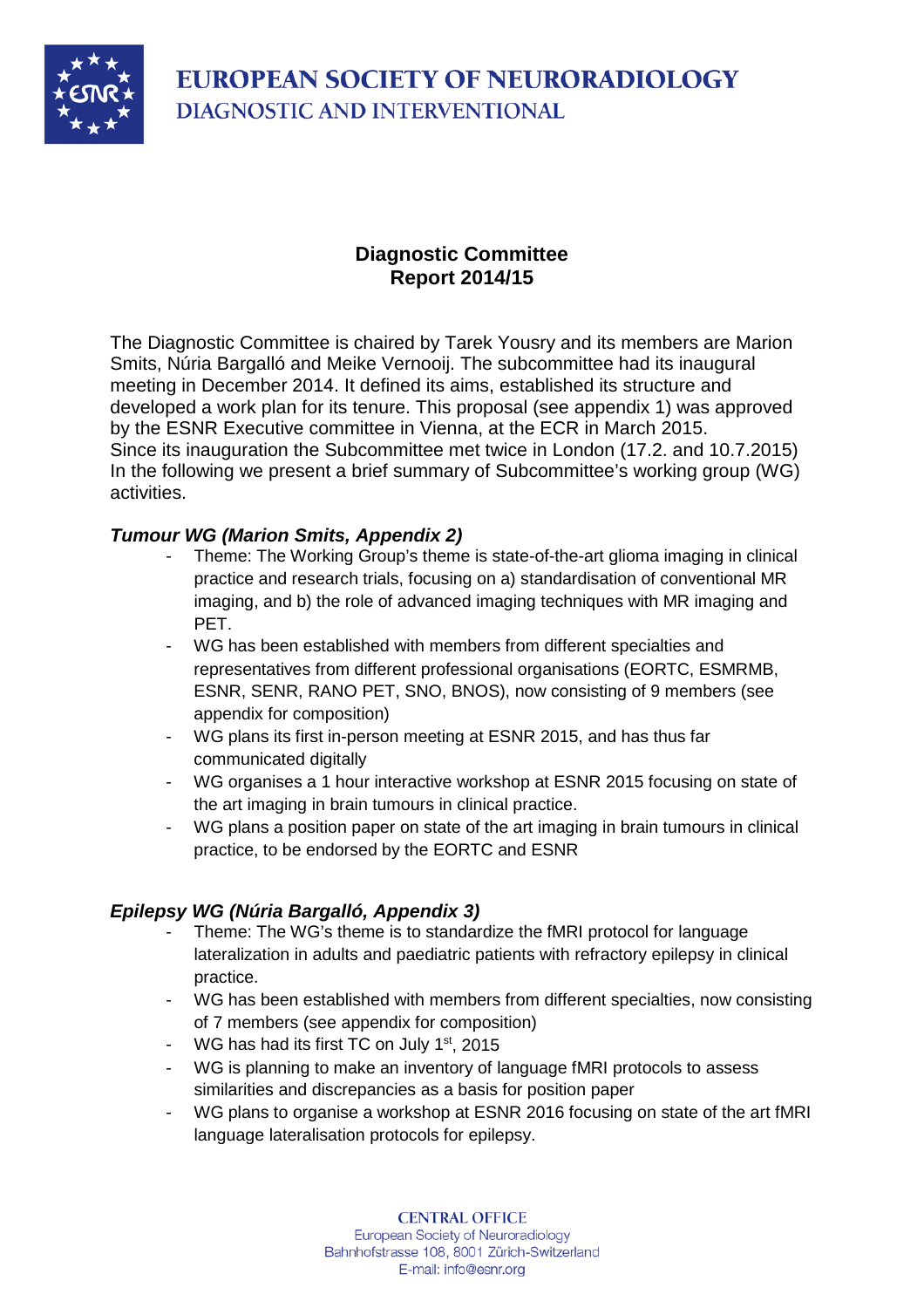

### *Examination WG (Meike Vernooij)*

- WG provides the EBR Case Collection Committee with neuroradiological exam materials. All the 2015 material has been submitted in a timely fashion
- For the 2016 batches, the WG plans to establish a network of centres that will engage in collecting appropriate material.

Current suggestions are: Rotterdam; London, Madrid and Barcelona.

- The network will be chaired by MV, who will
	- ensure that the quality standards are maintained and that the content is balanced.
	- provide guidelines to the participating centres
	- ensure that the deadlines will be met
- WG will communicate with the EBR Case Collection Committee to obtain feedback on the submitted material and discuss opportunities for improvement
- WG will engage with EBNR to explore how the WG can support EDiNR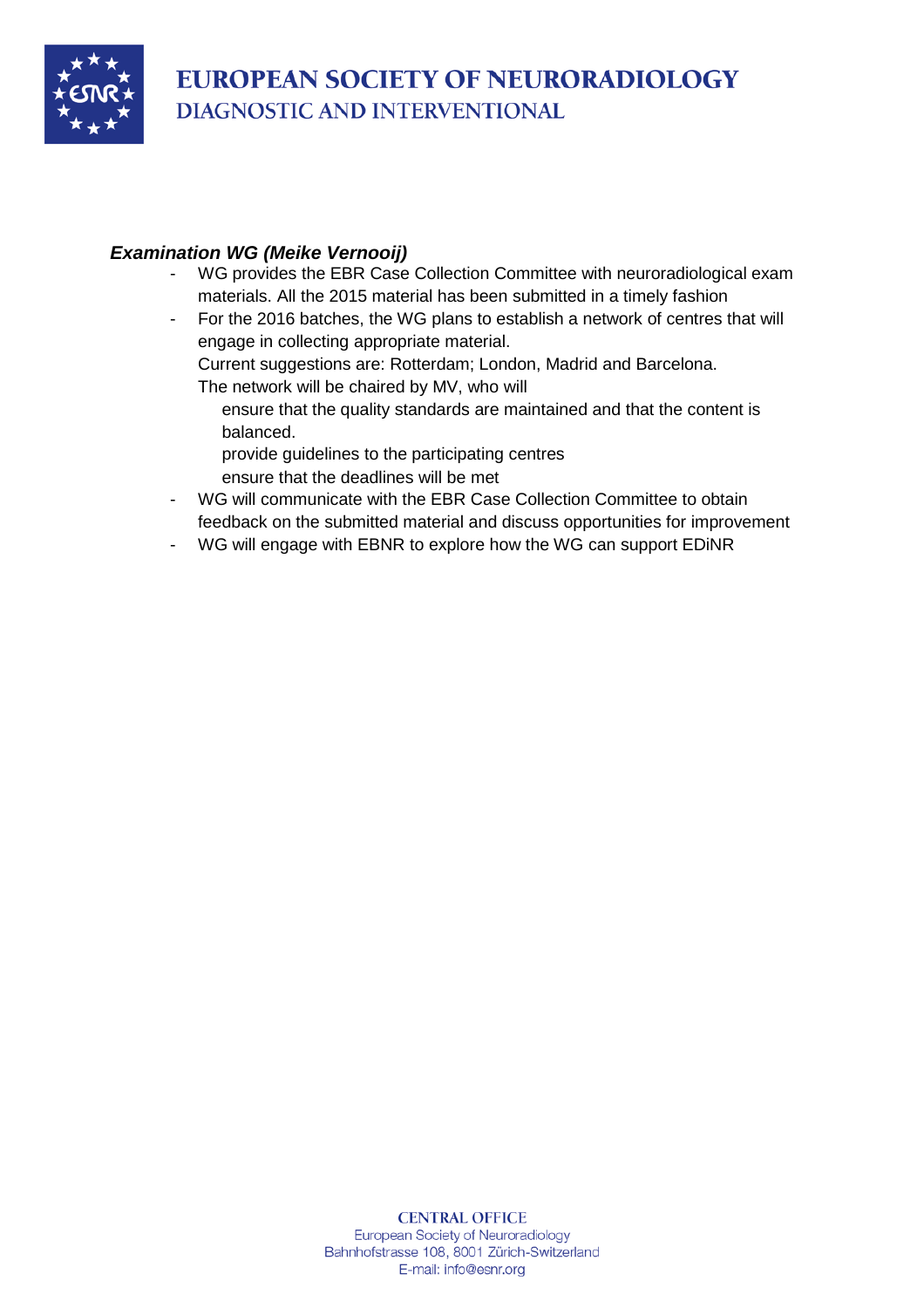

## **Appendix 1**

### **Diagnostic Subcommittee**

### **Aim**

The committee promotes excellence in diagnostic neuroradiology by supporting experimental and clinical research, education and training. This will be achieved by supporting aspiring, emerging and established neuroradiologists, disseminating knowledge, facilitating networking between the individual members as well as between neuroscience centres, and by supporting large scale funding applications. The committee advises ESNR on research and teaching activities.

### **Structure**

To achieve these aims and to cover the wide field of diagnostic neuroradiology, working groups (WG) will be established based on diseases or on specific crosscutting themes. These WG are flexible structures, chaired by a lead, an expert in the field, who will select members of the group, which will vary from one WG to another and will specifically include junior neuroradiologists.

#### Each WG

- 1. will identify a specific question or theme they will address;
- 2. will be encouraged to engage the wider ESNR community in debating this question or theme, using the available ESNR facilities (web site, blog, ESNR section in Neuroradiology, etc.);
- 3. will engage with appropriate groups in other societies (ESR, ESMRMB, ENS, etc.) to enrich the debate and add more weight to the final outcome;
- 4. could organise a session at the ESNR annual meeting in which their question or theme would be publicly addressed;
- 5. will finally produce a guideline, review or position paper that would be published in a peer review journal;
- 6. will engage with funding organisations and other professional societies to enable and support large scale funding applications.

The prerequisite of a WG is the identification of an engaging leader. The existence of a WG will depends on its activities and productivity thereby allowing a healthy turnover.

In the first instance, the following WGs are suggested:

- a) Disease based: Tumours; epilepsy; dementia; ischeamic stroke; multiple sclerosis; movement disorders; infections; and neuromuscular diseases.
- b) Cross cutting: Quality & Safety; High field (7T) imaging; ASL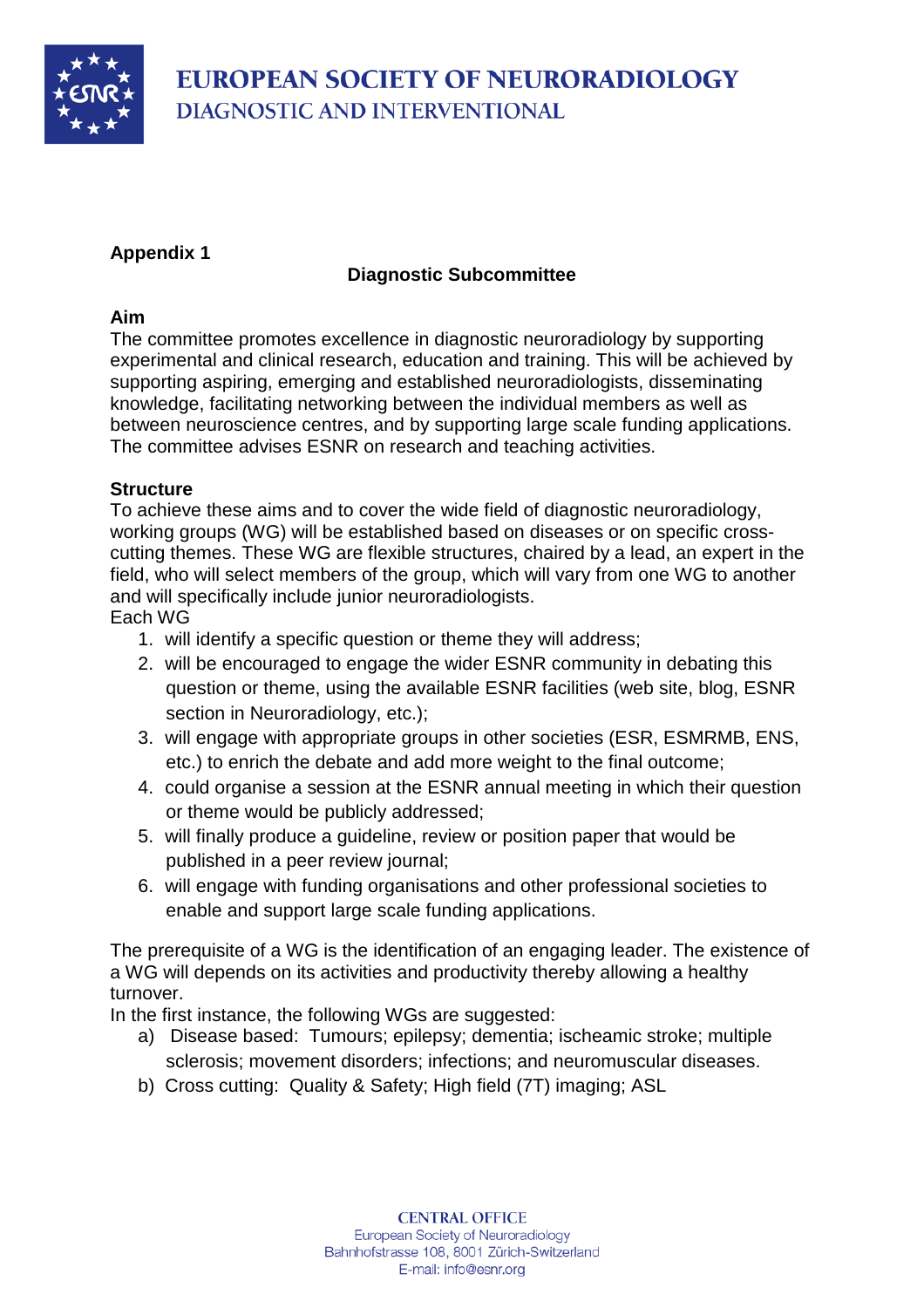

This approach will allow a wide participation of ESNR members; will allow the emergence of the next generation of leaders and teachers and will enable us to establish European Guidelines and publish Review and Position articles.

### **Funding**

To support the WGs in applying for large scale grants and to engage junior neuroradiologists in basic and applied research from the earliest stages possible funding mechanisms are necessary; these would include:

- 1. Scientific workshops engaging at least 3 centres
- 2. Research fellowships (1year) in prestigious institutions
- 3. Seed funds for neuroimaging projects
- 4. Enabling large scale grant applications (support writing group meetings).

Some of the required moneys could come from the ESNR profits, or could be joined with other national neuroradiological or European Radiological, Neurological and other societies.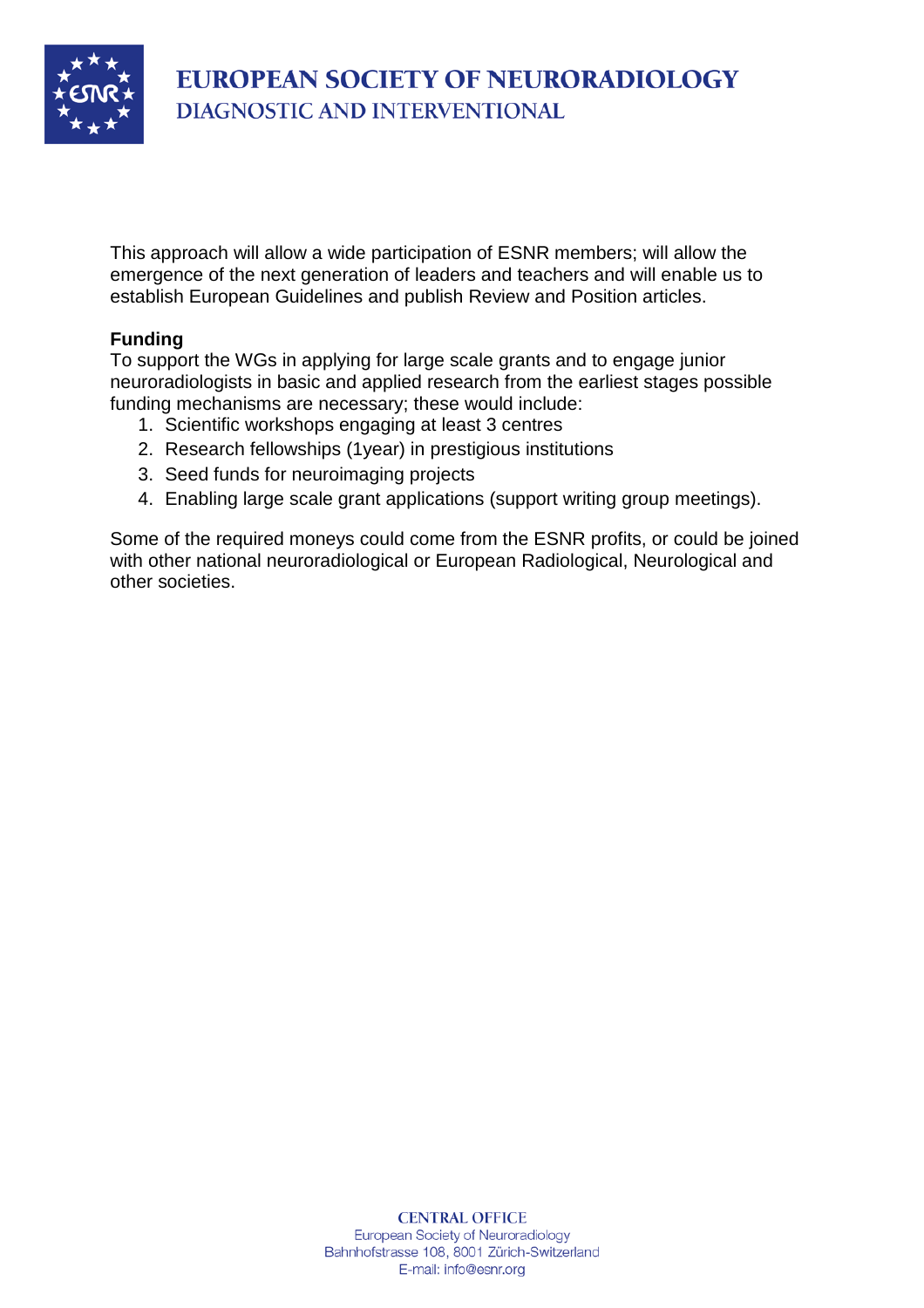

# **Appendix 2**

## **ESNR Diagnostic Subcommittee Working Group on Brain Tumours**

Marion Smits, MD PhD, Erasmus MC, Rotterdam, the Netherlands

Building on my research and leadership activities in the European Organisation for Research and Treatment of Cancer (EORTC), the Brain Tumor Society, and European Society for Magnetic Resonance in Medicine and Biology, I propose to improve the quality and standardisation of brain tumour imaging throughout Europe.

### **Theme**

The Working Group's theme is state-of-the-art glioma imaging in clinical practice and research trials, focusing on a) standardisation of conventional MR imaging, and b) the role of advanced imaging techniques with MR imaging and PET.

#### **Working group composition**

The working group is composed of both established and more junior experts in the field of brain tumours. These may include experts in the field of neuroradiology and nuclear medicine, MR physics, image analysis, pathology, clinical neuro-oncology and neurosurgery, and radiation therapy. A liaison with respective professional societies is preferred.

The working group actively seeks collaborations with established European networks and associations in these fields, such as the EORTC Brain Tumour and Imaging Groups, European Low Grade Glioma Network (ELGG), the ESMRMB, and the European Association for NeuroOncology (EANO).

#### *Working group composition*

- Assoc. Prof. Marion Smits, Rotterdam/NL (lead; ESNR, ESMRMB, EORTC)
- Prof. Martin Bendszus, Heidelberg/DE (Neuroradiologist; EORTC)
- Prof. Sabine Heiland, Heidelberg/DE (MR physicist; EORTC)
- Dr. Claudia Godi, Milan/IT (Neuroradiologist in training; ESNR)
- Dr. Steffi Thust, London/UK (Neuroradiologist; ESNR)
- Dr. Nathalie Jansen, Munich/DE (Nuclear Medicine Physician; RANO PET task force)
- Dr. Liam Welsh, London/UK (Clinical Oncologist, SNO, BNOS (EORTC and EANO pending))
- Dr. Ander Matheu Fernández, San Sebastián/ES (Neurooncologist)
- Dr. Jorge Villanua, San Sebastián/ES (Neuroradiologist, ESNR, SENR)
- Neurosurgeon
- Liaison ELGG
- Physicist (junior)
- P.m. include industry
- •

**CENTRAL OFFICE** European Society of Neuroradiology Bahnhofstrasse 108, 8001 Zürich-Switzerland E-mail: info@esnr.org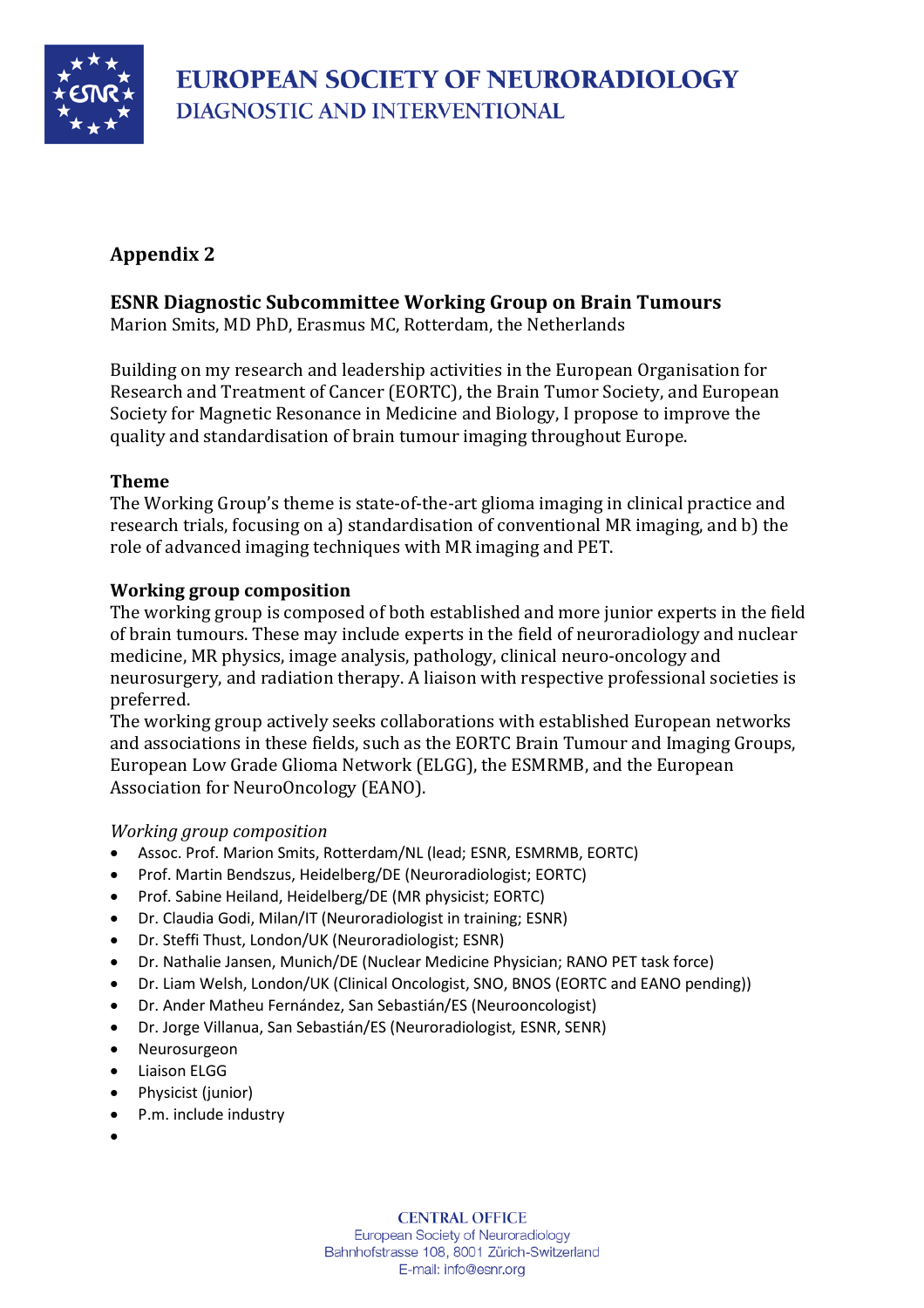

#### **Rationale**

Imaging plays a vital role in neuro-oncology, both in a clinical and a research setting. Diagnosis, follow-up and treatment response all highly depend on imaging. Almost invariably, imaging is required to assess secondary endpoints in clinical trials. For such trials, standardisation of imaging is essential. Within the EORTC brain tumour group (BTG), a clinically feasible MR imaging protocol was developed and subsequently implemented in 2 trials (EORTC-26101 and EORTC-26092) in 2012. The basic protocol includes: 1. pre- and post-contrast 3D high resolution T1 weighted, 2. diffusion weighted, and 3. 2D T2-weighted and T2-FLAIR imaging. This protocol was recently, with minimal adaptations, adopted by the USA's National Brain Tumor Society as consensus recommendations by the Imaging Standardization Steering Committee. Efforts are now aimed at broad implementation of the basic protocol, to enhance both scientific and clinical practice.

Numerous studies have indicated potential added prognostic and diagnostic value of advanced neuroimaging techniques for the work-up and follow-up of brain tumour patients. These include perfusion imaging, diffusion tensor imaging, functional MRI and PET-imaging with a wide range of tracers. Their indications are not yet clear and their implementation not widespread, due to lack of multi-centre trials, assessment of costeffectiveness and guidelines on implementation.

### **Proposed activities for 2015**

- Communicate the aim and rationale of the Working Group through the ESNR web site, and engage the ESNR membership in active dialogue.
- Bimonthly teleconference with the Working Group; Working Group meeting at the 2015 ESNR annual meeting.
- Position paper on state-of-the-art glioma imaging in clinical practice, to be published in a European journal, either European Radiology (ESR) or Neuroradiology (ESNR).
- Workshop on state-of-the-art glioma MR imaging in clinical practice at the 2015 annual meeting of the ESNR (Naples/IT).
- Endorsement of the Brain Tumor Society white paper on brain tumour imaging standardisation for trials.
- Literature review on advanced imaging techniques, to form the basis of a. recommendations, b. research study proposals; c. workshop at the 2016 ESNR annual meeting.
- Develop and submit proposals for dedicated sessions at upcoming annual meetings of societies with an interest in neuro-oncological imaging, such as EANO, EORTC, ESMRMB.

The progress and achievements of the working group will be presented to and discussed with the ESNR Executive Committee at the 2015 annual meeting in Naples/IT.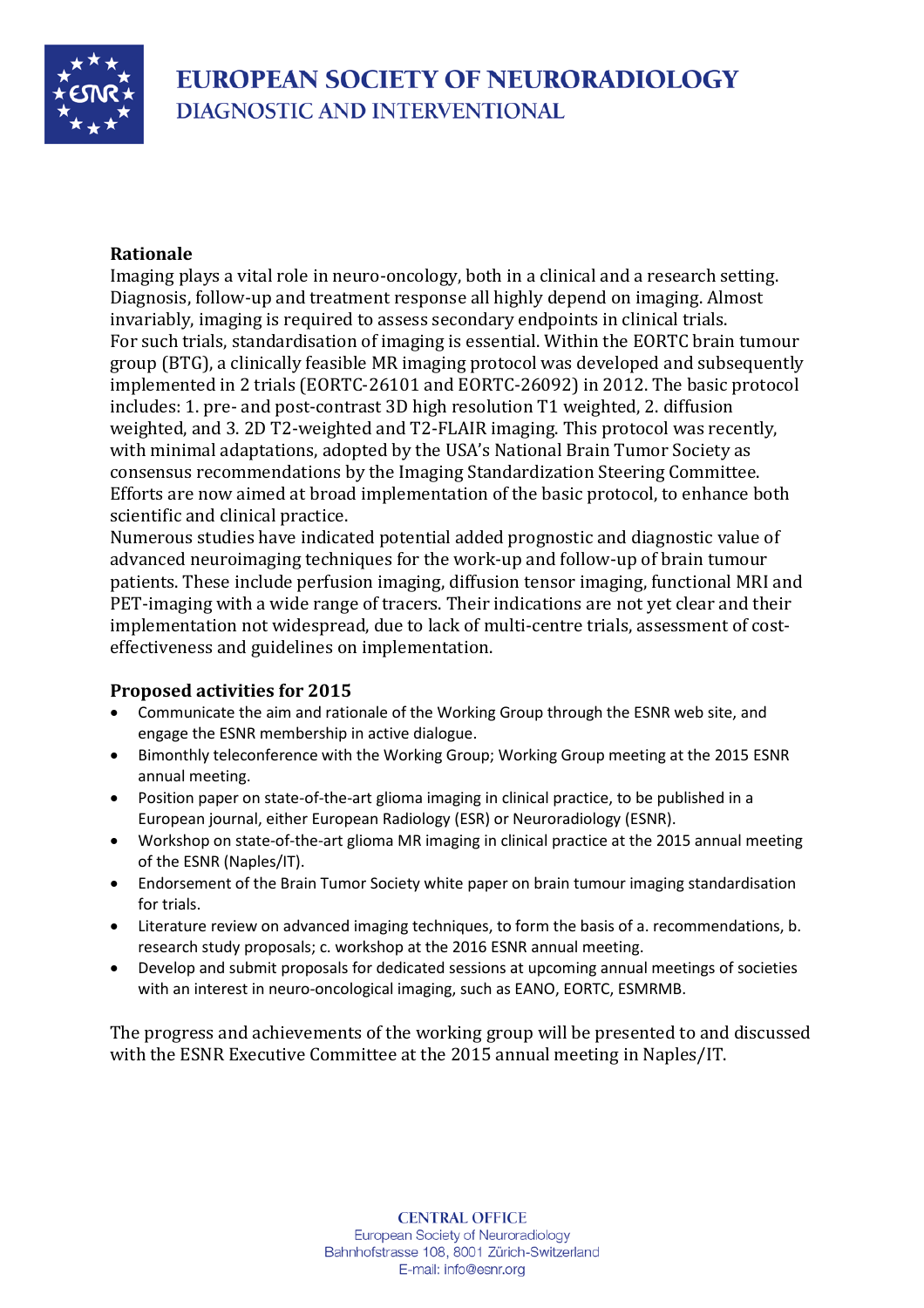

# **Appendix 3 ESNR Diagnostic Subcommittee Working Group on Epilepsy**

Núria Bargalló, MD PhD, Hospital Clínic of Barcelona, Barcelona, Spain.

Advanced techniques such as fMRI have been widely used in epilepsy centers for language lateralization as an important tool for surgical decision. This particularly relevant in this patient group because of the 1) relatively high prevalence of atypical language representation; 2) commonly present cognitive disorders which interfere with commonly used language paradigms. The existing literature in fMRI for language lateralization highlights that there is a wide variability in some of the parameters used for fMRI for language lateralization exams, such as paradigms, MRI sequence parameters, statistical thresholds, etc, that open the question which is the most feasible, reproducible and reliable way to implement language fMRI in the presurgical assessment of epilepsy patients.

### **Theme**

The WG's theme is to standardize the fMRI protocol for language lateralization in adults and paediatric patients with refractory epilepsy in clinical practice.

### **Working group composition**

The working group is composed of both established and more junior experts in the field of epilepsy and fMRI. These may include experts in the field of neuroradiology, MR physics, image analysis, neurology, and neuropsychology.

The working group actively seeks collaborations with established European networks and associations in these fields, such as the International league for Epilepsy – Commission on European Affairs, European Society of Radiology, and the European Society of Molecular and Functional Imaging.

*Working group composition*

- Dr Núria Bargalló, Barcelona/ES (lead)
- Dr Caroline Micallef, London /UK (Neuroradiologist)
- Dr Horst Urbach, Freiburg/DE (Neuroradiologist)
- Dr. Cristina Rosazza, Milan/IT (Neuropsychologist)
- Dr Alvarez Linera, Neuroradiologist, Madrid/ES
- Laura Mancini PhD, MR physicist, London/UK
- Anna Calvo, MR physicist, Barcelona/ES
- Teresa Boget PhD, Neuropsychologist (Barcelona/ES)
- Neurologist (TBC)

### **Proposed activities for 2015**

- Communicate the aim and rationale of the working group through the ESNR web site, and engage the ESNR membership in active dialogue.
- Work with the group to define the items that should be discussed by TC.

**CENTRAL OFFICE** European Society of Neuroradiology Bahnhofstrasse 108, 8001 Zürich-Switzerland E-mail: info@esnr.org